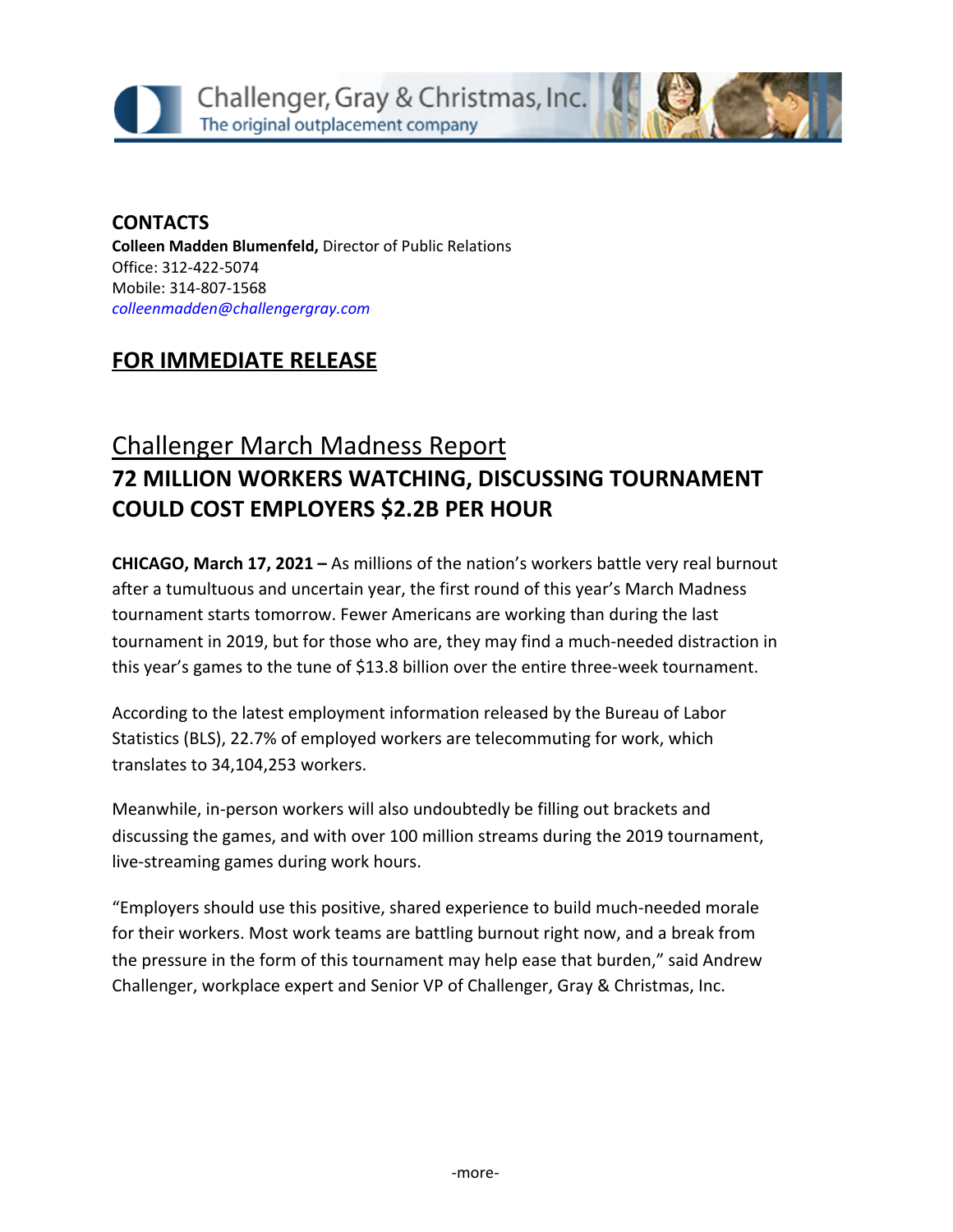Each year, Challenger attempts to determine how widespread the Madness is. A 2015 estimate cites 40 million Americans fill out tournament brackets, according to the American Gaming Association. Meanwhile, a 2014 article at Smithsonian.com put that number at 60 million. Applying the current employment-to-population ratio of 57.6% to those figures indicates that between 23 million and 34.5 million workers will fill out brackets for this year's games.

2

Challenger's estimate is based on the number of working Americans who are likely to be caught up in March Madness, the estimated time spent filling out brackets and streaming games, and average hourly earnings, which, in February, stood at \$30.01, according to the BLS.

Multiple surveys attempted to find the number of workers who will participate at work. A 2012 MSN survey found that 86% of all workers will devote at least part of their workday to updating brackets, checking scores, and following games during the tournament. If that holds true this year, 129 million workers could cost employers \$3.8 billion per hour.

However, more recently, a 2018 survey conducted by TSheets by QuickBooks found 48% of workers work on their brackets at work. That would mean 72,114,720 workers are participating in March Madness activities while at work. Using this figure multiplied by the average hourly wage, the games could cost employers \$2.16 billion per hour.

An additional 2019 survey by OfficeTeam found workers spend 25.5 minutes per workday on March Madness-related activities during the tournament. If that holds true this year, the entire tournament could cost employers \$13,769,537,513.

Challenger warns against reining in workers' March Madness proclivities, especially this year.

Challenger advises employers could create company-wide office pools that are free to enter and offer shipped lunches or gift cards to the winner. They could enable watching the games on a shared video conference where workers can dip in and out and chat with colleagues.

"March Madness is back during a very difficult and uncertain year. Employers would be wise to get their teams involved in any excitement the games have to offer," added Challenger.

# # #